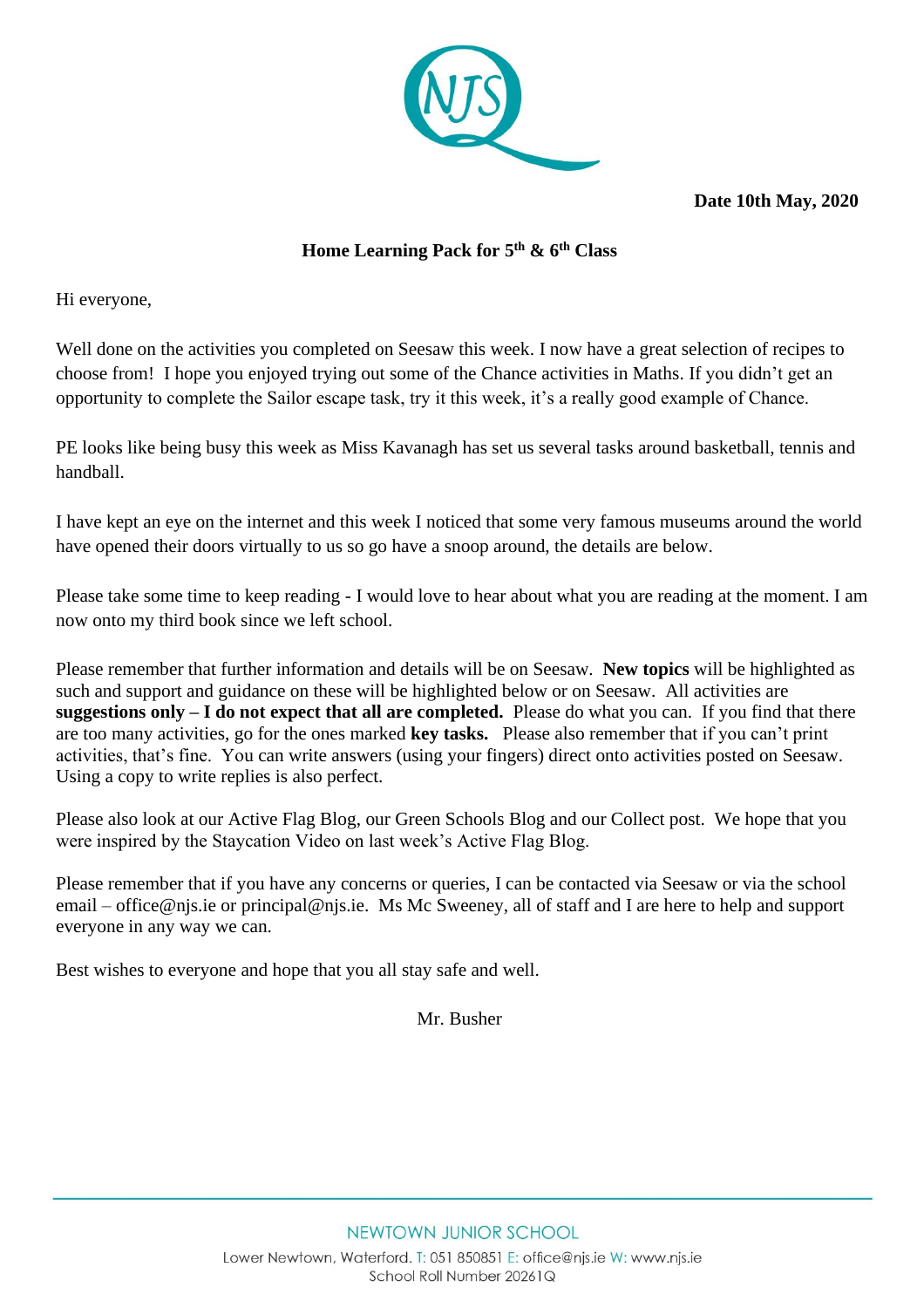## **Outline of Activities for Week beginning May 11th**

### **Key Tasks are set below:**

#### **Maths –**

Directed Numbers (Negative Numbers) Please watch the video link in Seesaw before starting the work. 5 th Class – Busy at Maths p.125, 126 & 127

6 th Class – Busy at Maths p.120, 121 & 123

#### **Gaeilge –**

Buachaill Cliste in Seo Leat.

 Activity F p.94 Activity H p.95 Write 10 sentences based on the pictures on pages 96 & 97

*Please follow last week's instructions on how to access Seo Leat online.*

**English -** For this week's Key task, I would like you to take some time, sit down and type a letter to yourself about your experience during these times of COVID 19 restrictions. Here are some prompt questions:

What has it been like for you and your family? How have you found being at home all the time, not seeing your friends in the way as usual? How have you found distance learning? What has been difficult? What has been easy? What positives and negatives have you found?

Put some thought into is and when you finished please email it to me at [njsteacher@gmail.com](mailto:njsteacher@gmail.com) as I propose to post your letter out to you in a few year's time when hopefully these times will be a distant memory! Please note that this email address is for incoming email only – if you have any questions, please send them to me via Seesaw or via the office!

There are 2 other key tasks this week in SeeSaw based on a comprehension and How to make words plural.

PE – Miss Kavanaghs active challenges ae on the school blog and also in Seesaw.

### **Other tasks:**